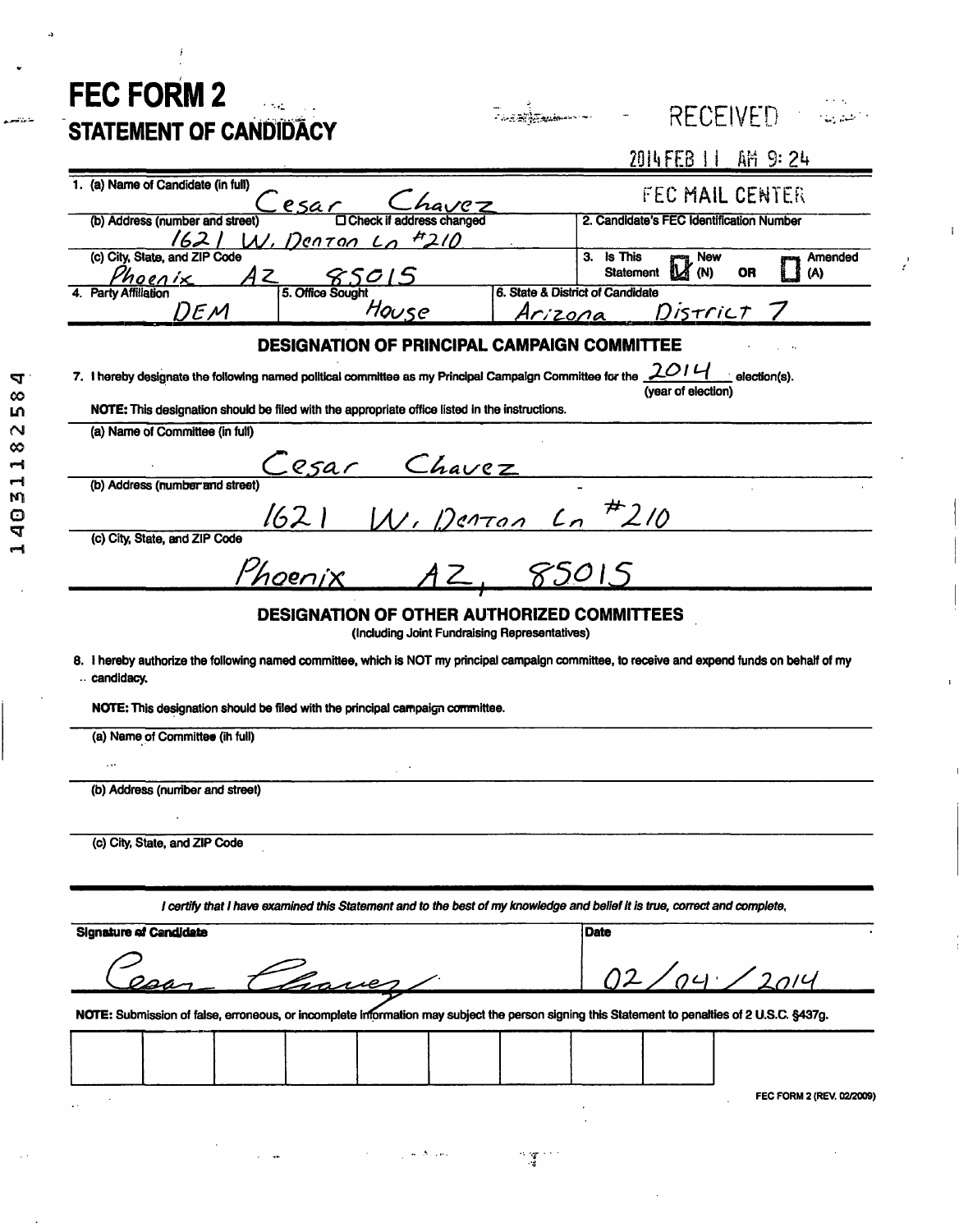14031182585

VFM RECF Federal Election NW SSION A shumo shingiya nashrida mashrida ma'lumot OS FEB 2014 FM 11 L **PHOENIMALE** 999 E. Street 20463 Cebar Chaviz<br>1621 W. Denon Ln 72N Phoenix AZ 85015